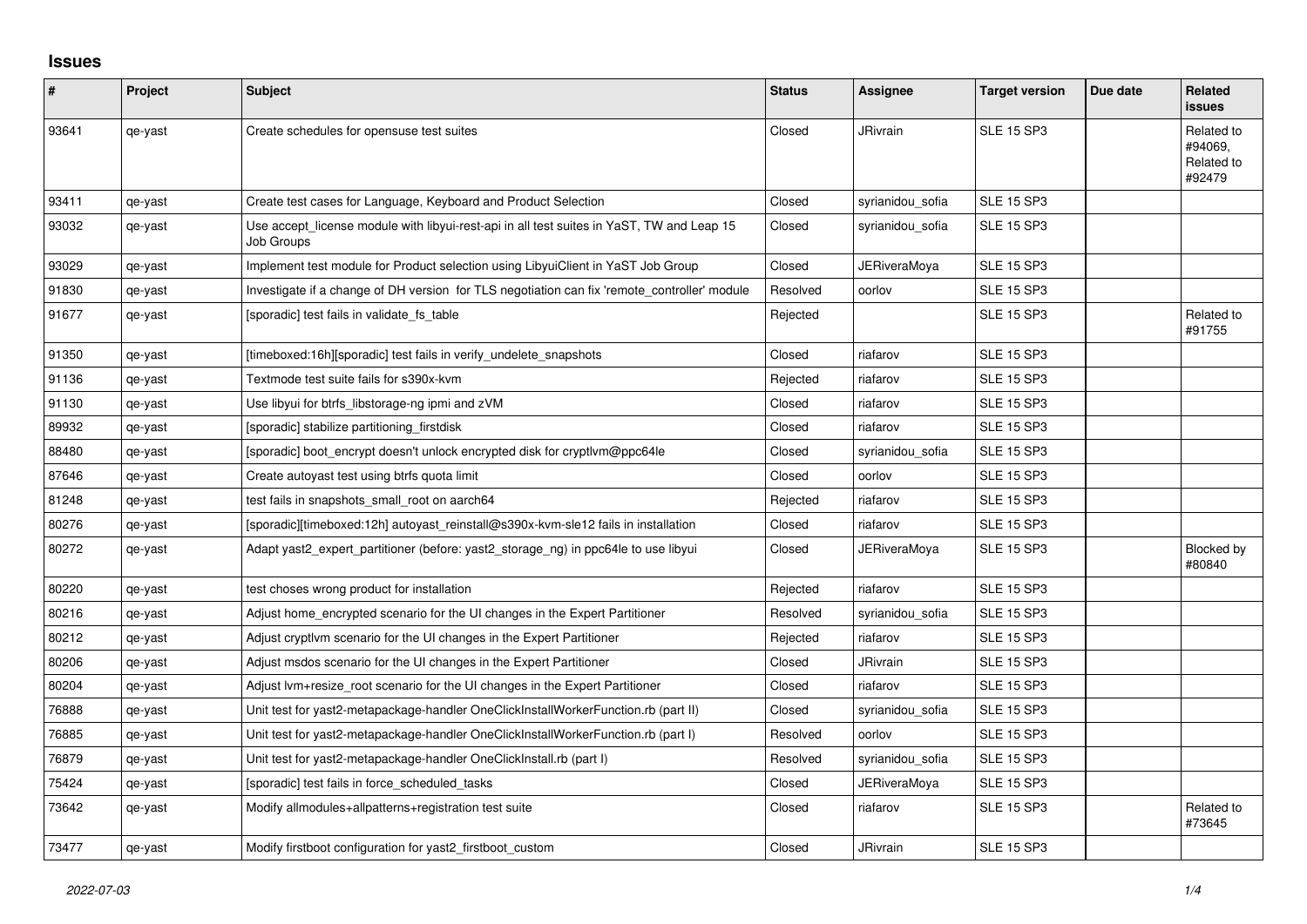| $\vert$ # | Project                  | <b>Subject</b>                                                                                           | <b>Status</b>              | <b>Assignee</b>     | <b>Target version</b> | Due date | Related<br><b>issues</b>                                                                           |
|-----------|--------------------------|----------------------------------------------------------------------------------------------------------|----------------------------|---------------------|-----------------------|----------|----------------------------------------------------------------------------------------------------|
| 73474     | qe-yast                  | Add more modules to yast2_firstboot                                                                      | Closed                     | <b>JRivrain</b>     | <b>SLE 15 SP3</b>     |          |                                                                                                    |
| 73471     | qe-yast                  | Enable yast2_firstboot in textmode                                                                       | Closed                     | <b>JRivrain</b>     | <b>SLE 15 SP3</b>     |          |                                                                                                    |
| 73363     | qe-yast                  | sporadic failure for btrfs_libstorage-ng@64bit-ipmi                                                      | Closed                     | riafarov            | <b>SLE 15 SP3</b>     |          |                                                                                                    |
| 73096     | qe-yast                  | [sporadic] msdos test fails in validate_fs_table                                                         | Rejected                   | <b>JRivrain</b>     | <b>SLE 15 SP3</b>     |          |                                                                                                    |
| 71122     | qe-yast                  | [y][timeboxed:12h] Organize and open tickets for yast-matepackage-handler unit test                      | Resolved                   | syrianidou_sofia    | <b>SLE 15 SP3</b>     |          |                                                                                                    |
| 71116     | qe-yast                  | [y] Add OpenQA test for OneClickInstall                                                                  | Closed                     | <b>JERiveraMoya</b> | <b>SLE 15 SP3</b>     |          |                                                                                                    |
| 69754     | openQA Tests             | [y][u] tests fail in bootloader_start for ppc64le - PowerVM workers not available                        | Resolved                   | szarate             | <b>SLE 15 SP3</b>     |          | Related to<br>#69406,<br>Related to<br>#68980,<br>Related to<br>#68977, Has<br>duplicate<br>#70474 |
| 69658     | openQA Tests             | [y] test fails in yast2_control_center                                                                   | Resolved                   | riafarov            | <b>SLE 15 SP3</b>     |          |                                                                                                    |
| 97328     | qe-yast                  | test fails in yast2_lan_restart_*                                                                        | Rejected                   |                     |                       |          |                                                                                                    |
| 92242     | qe-yast                  | Create the conditions for libyui tests on textmode running system                                        | Rejected                   |                     |                       |          |                                                                                                    |
| 90851     | qe-yast                  | SLE 15 SP3 Release Candidate 2 exploratory testing                                                       | Resolved                   | syrianidou_sofia    |                       |          |                                                                                                    |
| 90692     | openQA<br>Infrastructure | [sporadic] script_output getting wrong output on aarch64                                                 | Rejected                   |                     |                       |          |                                                                                                    |
| 80210     | openQA Tests             | [ppc64le] ppc64le-hmc tests fail in bootloader_start                                                     | Rejected                   | riafarov            |                       |          |                                                                                                    |
| 73093     | qe-yast                  | [y] test fails in installation                                                                           | Rejected                   |                     |                       |          |                                                                                                    |
| 71638     | openQA Tests             | [y] test fails in validate_fs_table                                                                      | Rejected                   |                     |                       |          |                                                                                                    |
| 68764     | openQA Tests             | [functional][y] yast2_gui@svirt-xen-hvm fails when retriggered, if parent create_hdd_gnome<br>has failed | Rejected                   |                     |                       |          |                                                                                                    |
| 67672     | openQA Tests             | [functional][y] Extend coverage of yast2_gui test modules                                                | Rejected                   |                     |                       |          |                                                                                                    |
| 63922     | openQA Tests             | [functional][y] Sporadic failure of mediacheck module in mediacheck@svirt-hyperv-uefi test<br>suite      | Rejected                   |                     |                       |          |                                                                                                    |
| 63460     | openQA Tests             | serial console stopped working on hyperv                                                                 | Rejected                   | okurz               |                       |          |                                                                                                    |
| 102638    | qe-yast                  | Investigate black screen between lockscreen                                                              | Closed                     | dzedro              | Current               |          |                                                                                                    |
| 102515    | qe-yast                  | validate_self_update greps only in /var/log/y2log and misses compressed logs                             | $\mathop{\mathsf{Closed}}$ | <b>JERiveraMoya</b> | Current               |          |                                                                                                    |
| 102074    | qe-yast                  | Create test scenario for displaying a custom proposal set during ay installation                         | New                        |                     | Current               |          |                                                                                                    |
| 101370    | qe-yast                  | test fails in yast2_firewall due to recent modification the interface zone                               | Blocked                    | rainerkoenig        | Current               |          |                                                                                                    |
| 101163    | qe-yast                  | test fails in yast2 lan restart vlan                                                                     | Rejected                   |                     | Current               |          |                                                                                                    |
| 99354     | qe-yast                  | test fails in root simple pwd                                                                            | Rejected                   |                     | Current               |          |                                                                                                    |
| 99351     | qe-yast                  | test fails in firstboot_finish_setup                                                                     | Rejected                   |                     | Current               |          |                                                                                                    |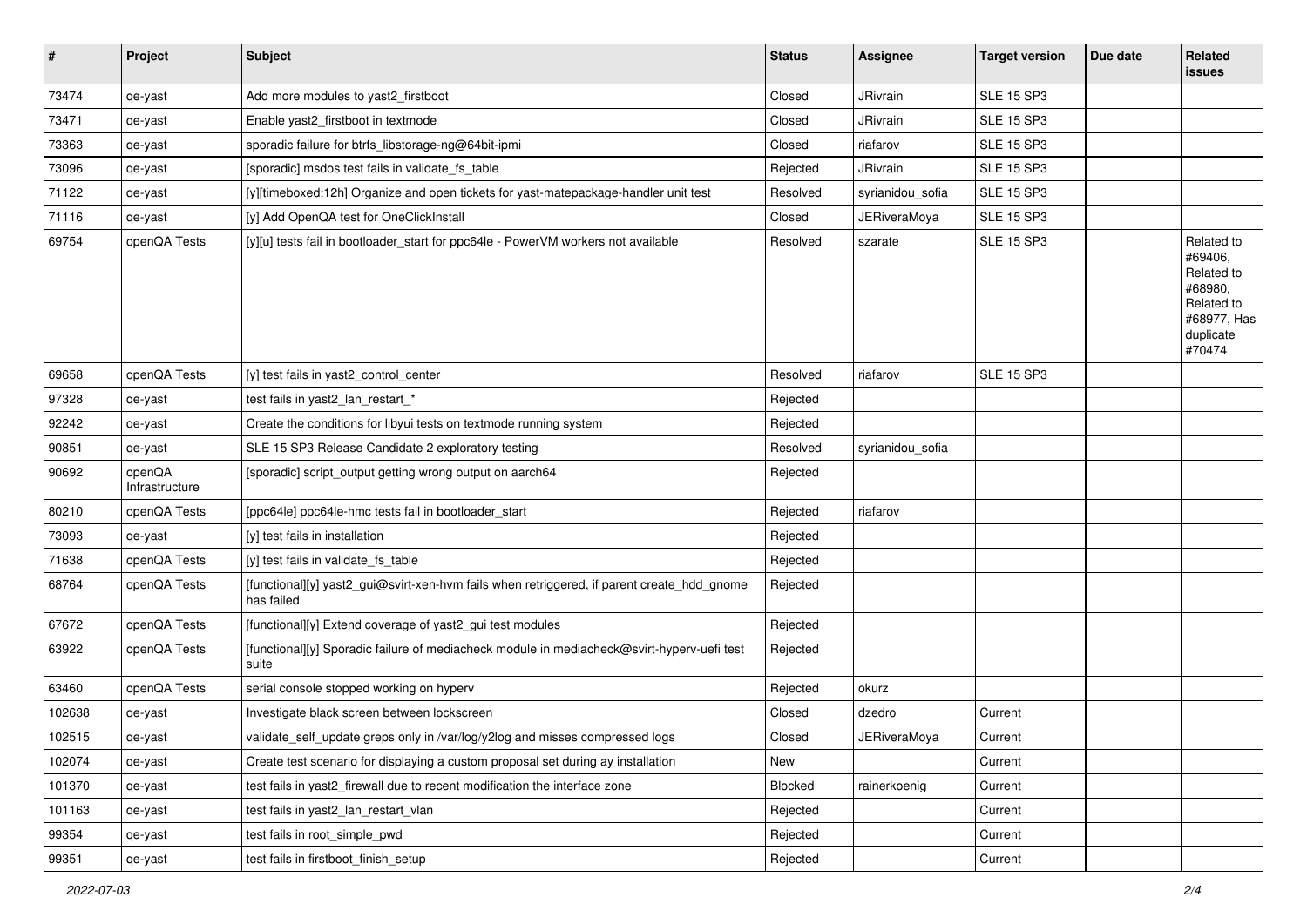| $\pmb{\#}$ | Project        | Subject                                                                                    | <b>Status</b> | <b>Assignee</b>     | <b>Target version</b> | Due date   | Related<br><b>issues</b>                     |
|------------|----------------|--------------------------------------------------------------------------------------------|---------------|---------------------|-----------------------|------------|----------------------------------------------|
| 99261      | qe-yast        | [sporadic] s390x tests fail in first_boot and boot_to_desktop                              | Rejected      |                     | Current               |            |                                              |
| 99063      | qe-yast        | Investigate which functions from older OOP installation framework are used in libyui       | New           |                     | Current               |            |                                              |
| 98556      | qe-yast        | test fails in consoletest finish for minimalx Desktop                                      | New           |                     | Current               |            |                                              |
| 97766      | qe-yast        | Adapt the order of activation for ZFCP with client for libyui-rest-api                     | Closed        | geor                | Current               |            | Related to<br>#98811                         |
| 97760      | qe-yast        | Rewrite workaround for scrolling for bsc#1189550                                           | Closed        | JERiveraMoya        | Current               |            |                                              |
| 97709      | qe-yast        | [sporadic] accept_timezone_configuration fails to navigate next screen                     | Closed        | syrianidou_sofia    | Current               |            |                                              |
| 97331      | qe-yast        | [timebox: 24h] Investigate failure in rebootmgr                                            | Closed        | <b>JERiveraMoya</b> | Current               |            | Related to<br>#98832                         |
| 97325      | qe-yast        | Collect logs in autoyast_reinstall when failing detecting disk after installation          | Closed        | geor                | Current               |            |                                              |
| 97319      | qe-yast        | tests fail for ppc installation at different points                                        | Closed        | JERiveraMoya        | Current               |            |                                              |
| 97229      | qe-yast        | Create workaround for s390x polkit unexpected popup                                        | Rejected      |                     | Current               |            |                                              |
| 95551      | qe-yast        | autologin_yast test fails in first_boot                                                    | Closed        | syrianidou sofia    | Current               |            |                                              |
| 95542      | qe-yast        | test fails in yast2_kdump                                                                  | Closed        | syrianidou_sofia    | Current               |            |                                              |
| 95392      | qe-yast        | Expand functionality of prepare profile module                                             | Closed        | <b>JERiveraMoya</b> | Current               |            |                                              |
| 92245      | qe-yast        | Create textmode gcow with libyui pre-installed                                             | New           |                     | Current               |            |                                              |
| 91425      | qe-yast        | [sporadic] aarch64 tests incomplete "associated worker re-connected but abandoned the job" | New           |                     | Current               |            |                                              |
| 73306      | qe-yast        | [y][timeboxed:20h] test fails in await install                                             | Blocked       | <b>JERiveraMoya</b> | Current               |            |                                              |
| 67078      | qe-yast        | [functional][y] Implement workaround for shutdown failure on Hyper-V.                      | <b>New</b>    |                     | Current               |            |                                              |
| 62243      | openQA Project | After latest updates, openQA has problematic behavior on Dell Precision 5810               | Resolved      | okurz               | Done                  |            | Related to<br>#62015,<br>Copied to<br>#62567 |
| 90350      | qe-yast        | Add yast2_system_settings for ncurses                                                      | New           |                     | future                |            |                                              |
| 89494      | qe-yast        | Validate editing partition for mount_by options                                            | <b>New</b>    |                     | future                |            |                                              |
| 87725      | openQA Project | MULTIPATH backend variable doesn't set HDDMODEL for aarch64                                | New           |                     | future                |            |                                              |
| 81310      | qe-yast        | [sporadic][timeboxed:10h] test fails in mediacheck on svirt uefi                           | Resolved      | oorlov              | future                |            |                                              |
| 80474      | qe-yast        | Implement check for emergency shell in case bootloader is stuck                            | New           |                     | future                |            |                                              |
| 76882      | qe-yast        | Unit test for yast2-metapackage-handler OneClickInstall.rb (part II)                       | Resolved      | syrianidou sofia    | future                |            |                                              |
| 72184      | openQA Tests   | [virtualization][y] Select_console fails sporadically for svirt-xen-hvm                    | New           |                     | future                |            |                                              |
| 69634      | qe-yast        | [y][timeboxed:24h] Add unit test for yast-metapackage-handler                              | Resolved      | syrianidou_sofia    | future                |            |                                              |
| 67669      | qe-yast        | [y] Enable yast2_lan_restart_bond module for s390x                                         | New           |                     | future                |            |                                              |
| 69313      | openQA Project | When using refspec for ppc for a particular job, PRODUCTDIR is set wrong                   | Resolved      | Xiaojing_liu        | Ready                 |            |                                              |
| 64204      | openQA Tests   | [functional][y] test fails in yast2_lan_restart                                            | Resolved      | syrianidou_sofia    |                       | 2020-03-10 |                                              |